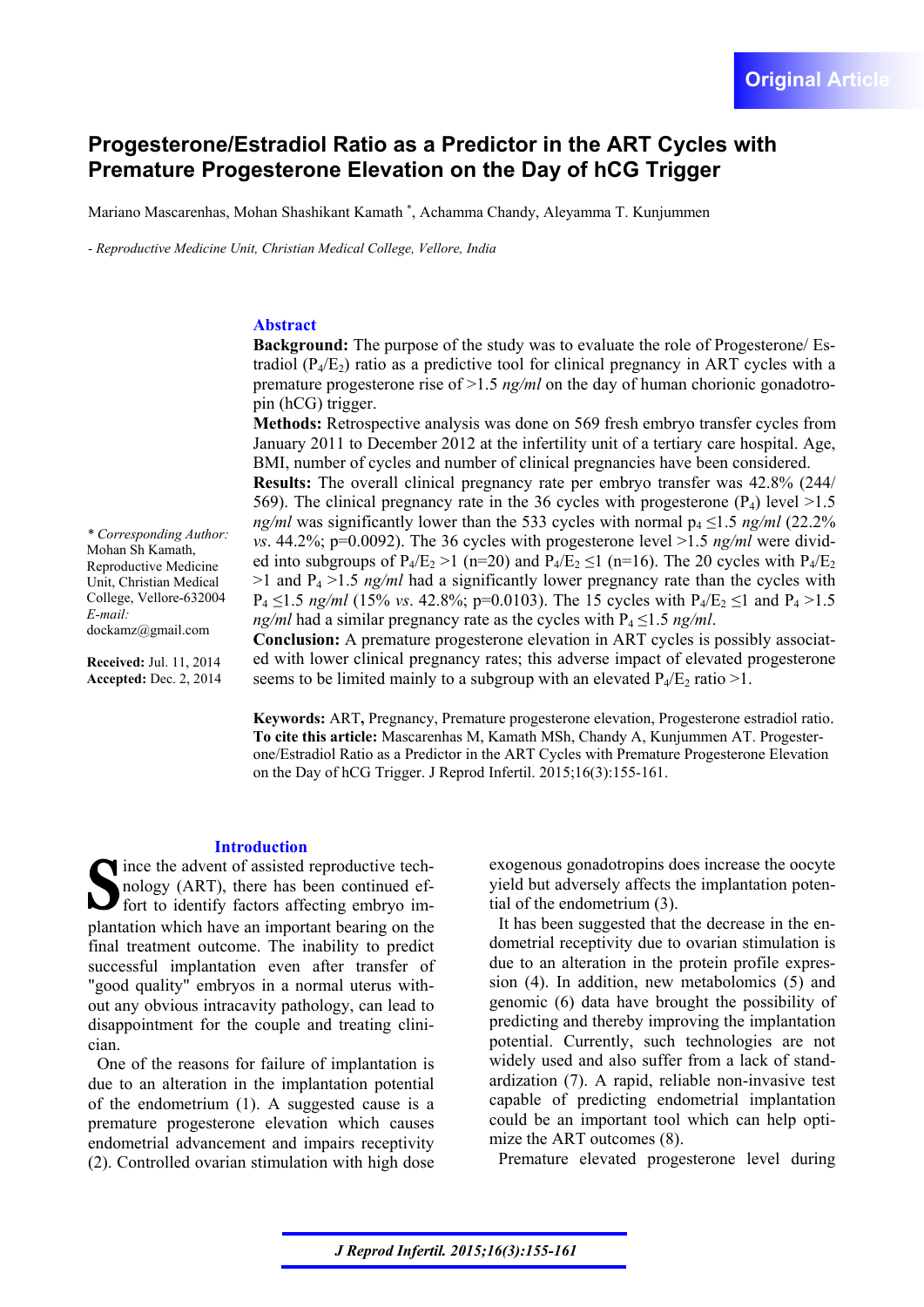## **JRI** *P4/E2 Ratio in Prediction of ART Cycles*

controlled ovarian stimulation has been associated with decreased endometrial receptivity (2). A prematurely elevated progesterone level advances the endometrial window of receptivity leading to an asynchrony between the endometrium and the embryo (3) which in turn leads to a failure of implantation (9). However, the literature has been conflicting due to factors such as discrepancies in cut-offs, heterogeneous patient characteristics and the different stimulation protocols used (10).

Varying cut-offs have been used to define an elevated progesterone during ART cycles, ranging from 0.8 to 2.0 *ng/ml* (11-15). However, recent studies have defined an elevation of serum progesterone using a cut-off of 1.5 *ng/ml* since there has been evidence of a marked difference in endometrial gene expression profiles above and below serum progesterone levels of 1.5 *ng/ml* (16, 17).

A premature progesterone elevation does not uniformly mean a failed implantation, because there are still clinical pregnancies recorded in cycles with high progesterone levels. Hence, there is a need to identify the subgroup of patients who have a good chance of conception in spite of elevated progesterone levels. One earlier study has suggested that there is a subgroup of high responders in whom elevated progesterone doesn't negatively affect the outcome (18).

Progesterone/Estradiol  $(P_4/E_2)$  ratio has been suggested as a marker for predicting clinical pregnancy rates, but the evidence is conflicting (19- 21).

In this study, an attempt was made to evaluate the usefulness of  $P_4/E_2$  ratio to predict implantation and clinical pregnancy in cycles with prematurely elevated progesterone during ART.

#### **Methods**

A retrospective analysis of all ART cycles was done at the infertility unit of a tertiary care hospital from January 2011 to December 2012. During the study period, a total of 569 fresh embryo transfers were carried out. These included 289 antagonist cycles, 188 long protocol, 49 ultralong protocol and 43 short protocol cycles.

Cycle regulation before the IVF cycle was done using oral contraceptive pills. The choice of protocol and dose of recombinant gonadotropins was chosen according to the patient's age, BMI, antral follicle count and the indication for IVF.

For antagonist protocol, recombinant follicle stimulating hormone (rFSH) (Recagon, Organon pharmaceuticals, Dublin, Ireland) was started from the first or second day of menstrual cycle. Follicular monitoring was initiated from the 5th day of controlled ovarian hyperstimulation (COH) and antagonist (Ganirelix, Organon pharmaceuticals, Dublin, Ireland) was added at a dose of 0.25 *mg* subcutaneously once the lead follicle reached a size of 14 *mm* or more (multiple dose, flexible regime). Daily doses of antagonist were given till the day of human chorionic gonadotropin (hCG) trigger.

In case of long protocol, down regulation was achieved using leuprolide acetate (Lupride, Sun pharmaceuticals, Gujarat, India) at a dose of 0.5 *mg* subcutaneously daily starting from day 21 of the previous menstrual cycle till the day of hCG administration. Recombinant FSH was started from the first or second day of menstrual cycle and follicle monitoring by ultrasound was initiated from the sixth day of COH.

For ultralong protocol, which was used in cases of endometriosis undergoing ART, long-term pituitary down regulation was achieved by administering leuprolide acetate in monthly depot doses (3.75 *mg* intramuscularly) starting three months before the ART cycle. The down regulation was continued by using leuprolide acetate 0.5 *mg* subcutaneously daily till the day of hCG administration.

For anticipated poor responders, short protocol was used. Leuprolide acetate was started from the first day of menstrual cycle at a dose of 1 *mg* subcutaneously for initial three days (for the flare effect), and then, daily doses of 0.5 *mg* subcutaneously were continued daily till the day of hCG administration. Recombinant FSH was started from the third day of starting leuprolide acetate and follicle monitoring by ultrasound was initiated from the sixth day of stimulation.

Cycle monitoring was done using serial ultrasound till the leading follicle cohort reached 18 *mm*, when triggering was done using Injection of hCG 5000 *IU* (Pregnyl, Organon pharmaceuticals, Dublin, Ireland).

Serum estradiol and progesterone levels were estimated on the day of hCG trigger using electrochemiluminescence assay by Roche e411 (22) with an assay range for estradiol from 0.005 *ng/ml* to 4.3 *ng/ml* and for progesterone from 0.030 to 60.00 *ng/ml*.

Transvaginal ultrasound guided oocyte retrieval was scheduled 35 *hr* after hCG injection. The retrieved oocytes were incubated for 3-4 *hr* in ferti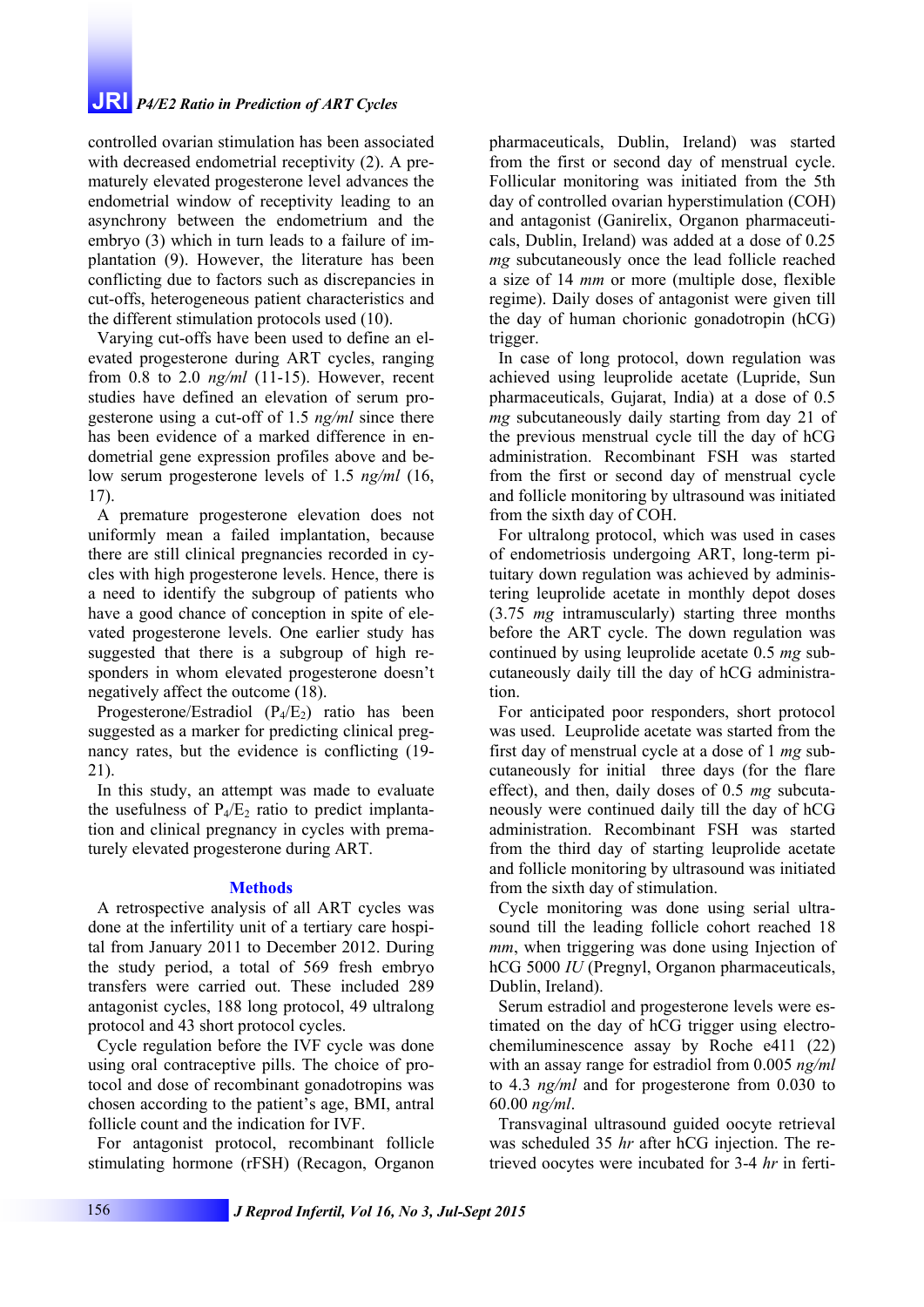lization medium, and then decision for IVF or ICSI was taken depending on the indication, the number of oocytes and previous fertilization rates. Short incubation insemination (2 *hr*) and group culture were followed for IVF. Oocyte denudation was done before ICSI. The oocytes were incubated overnight in mini incubator with triple gas mixture and observed 16-18 *hr* post insemination/ injection for fertilization. Embryo transfer was done at the cleavage or blastocyst stage using Sydney IVF (SIVF) catheters. Luteal support was given with vaginal micronized progesterone pessaries 400 *mg* twice daily post-oocyte retrieval and intramuscular progesterone 100 *mg* twice weekly.

Pregnancy was confirmed by taking a positive serum beta hCG 14 days after embryo transfer. Transvaginal ultrasound was done two weeks after a positive serum beta hCG and a clinical pregnancy was defined as the ultrasonographic visualization of one or more gestational sacs (23).

Statistical analysis was done using SPSS version 17.0 (24) using Fischer's exact test for 2x2 contingency table taking a p-value of  $\leq 0.05$  as significant.

### **Results**

A total of 569 fresh embryo transfer cycles were carried out during the study period. Thirty six cycles had a premature progesterone  $(P_4)$  elevation with a level >1.5 *ng/ml* on the day of hCG. The baseline clinical characteristics of age and BMI were not significantly different between the elevated progesterone and the normal progesterone group (Table 1).

There were 244 clinical pregnancies from 569 fresh embryo transfer cycles, with a clinical pregnancy rate per embryo transfer of 42.8% among all cycles.

Among the 533 fresh embryo transfer cycles with progesterone level ≤1.5 *ng/ml*, there were 236 clinical pregnancies giving a clinical pregnancy rate of 44.2%. Among the 36 fresh embryo transfer cycles with progesterone level >1.5 *ng/ml*, there were eight clinical pregnancies giving a clinical pregnancy rate of 22.2% (Table 2).

|                  | <b>Progesterone</b><br>$>1.5$ ng.ml | <b>Progesterone</b><br>$\leq 1.5$ ng/ml | p-value |
|------------------|-------------------------------------|-----------------------------------------|---------|
| Age (years) $*$  | $31.5 + 4.9$                        | $317+44$                                | 0.804   |
| BMI $(kg/m^2)^*$ | $23,3+4,9$                          | $252+41$                                | 0.06    |

 $*$  M $\pm$ SD

**Table 2.** Clinical pregnancy rate in all ART cycles

|                    | Number<br>of cycles | <b>Clinical</b><br>pregnancies | <b>Clinical</b><br>pregnancy<br>rate | p-value |
|--------------------|---------------------|--------------------------------|--------------------------------------|---------|
| All cycles         | 569                 | 244                            | 42.8%                                |         |
| $P \leq 1.5$ ng/ml | 533                 | 236                            | 44.2%                                | 0.0092  |
| $P > 1.5$ ng/ml    | 36                  | 8                              | 22.2%                                |         |

Subgroup analysis was done within the cycles with elevated progesterone (>1.5 *ng/ml*). Out of 36 cycles, 20 cycles had a progesterone/estradiol  $(P_4/E_2)$  ratio of >1 and 16 cycles had a  $P_4/E_2$  ratio of  $\leq$ 1. Of the 20 cycles, with P<sub>4</sub>/E<sub>2</sub>>1, there were only 3 clinical pregnancies with a clinical pregnancy rate per embryo transfer of 15%. And of the 16 cycles with  $P_4/E_2 \le 1$ , there were 5 clinical pregnancies with a clinical pregnancy rate of 31.3% (Table 3).

Subgroup analysis was done for antagonist and long protocol cycles because only these cycles had sufficient numbers for a statistical analysis. Out of 289 antagonist cycles, 136 had a clinical pregnancy with a clinical pregnancy rate of 47.1%. The group with elevated progesterone >1.5 *ng/ml* had a significantly lower clinical pregnancy rate of 17.6% (3/17) when compared to the group with progesterone ≤1.5 *ng/ml* where a clinical pregnancy rate of 48.9% (133/272) was obtained (Table 4).

There were a total of 188 long protocol cycles and a clinical pregnancy rate of 43.6% (82/188) was recorded. The group with elevated progesterone (>1.5 *ng/ml*) had a lower clinical pregnancy rate of 28.5% (2/7) compared to the group with progesterone  $\leq 1.5$  *ng/ml*, which had a clinical pregnancy rate of 44.1% (80/181), but the difference did not reach statistical significance (Table 5).

|  | Table 3. Clinical pregnancy rate-subgroup analysis |  |
|--|----------------------------------------------------|--|
|--|----------------------------------------------------|--|

|                                                  | Number of cycles | <b>Clinical pregnancies</b> | Clinical pregnancy rate | p-value                                    |
|--------------------------------------------------|------------------|-----------------------------|-------------------------|--------------------------------------------|
| $P \leq 1.5$ ng/ml (Group 1)                     | 533              | 236                         | $44.2\%$                | 0.0103                                     |
| P > 1.5 <i>ng/ml</i> and $P_4/E_2$ > 1 (Group 2) | 20               |                             | 15%                     | (Group 1 $\mathit{vs.}$ Group 2)           |
| P > 1.5 ng/ml and $P_4/E_2 \le 1$ (Group 3)      | 16               |                             | 31.3%                   | 0.4442<br>(Group 1 $\mathit{vs.}$ Group 3) |

 *J Reprod Infertil, Vol 16, No 3, Jul-Sept 2015* 157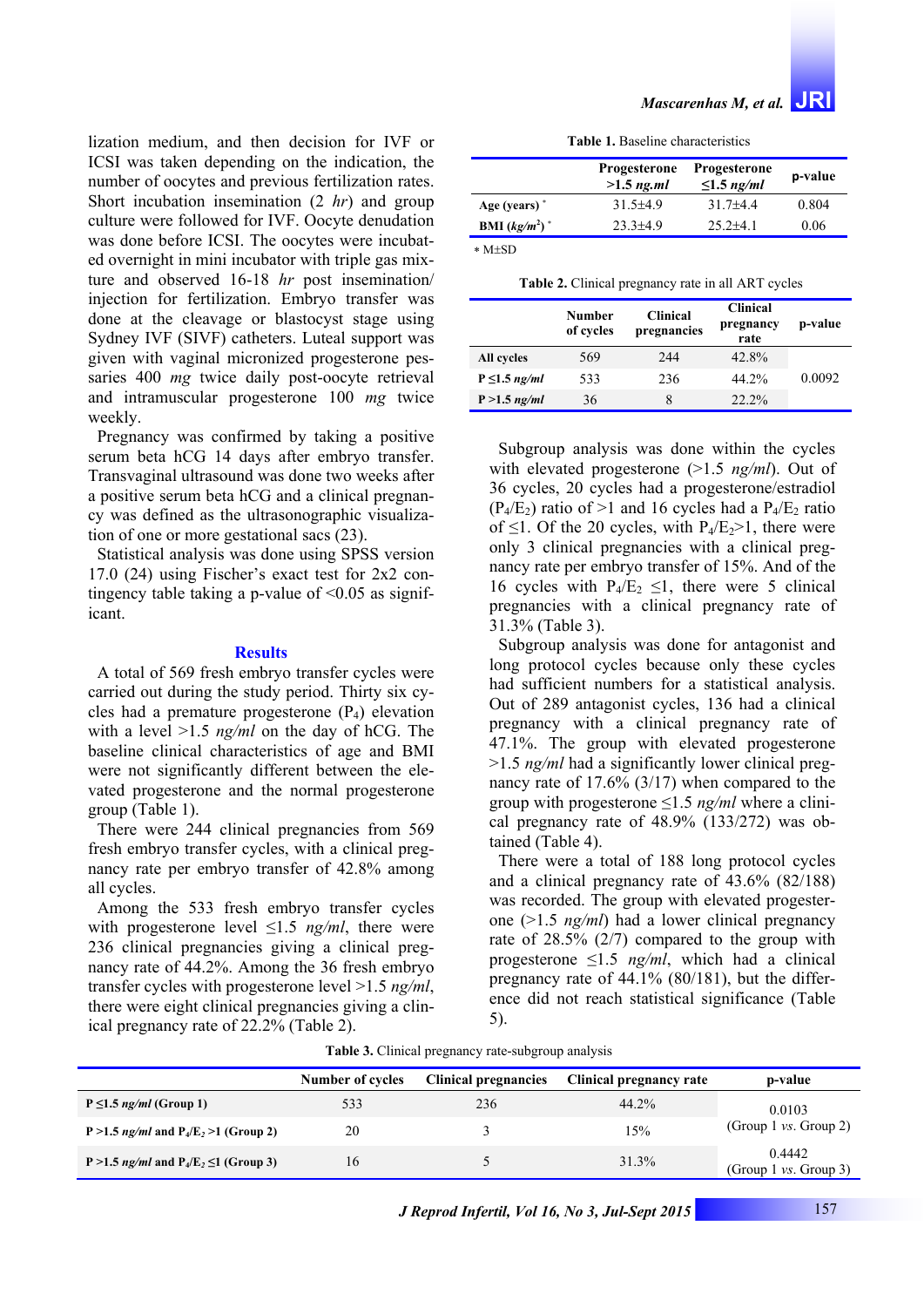|                    | Number of cycles | <b>Clinical pregnancies</b> | Clinical pregnancy rate | p-value |
|--------------------|------------------|-----------------------------|-------------------------|---------|
| All cycles         | 289              | 136                         | $47.1\%$                | $- -$   |
| $P \leq 1.5$ ng/ml | 272              | 133                         | 48.9%                   |         |
| $P > 1.5$ ng/ml    |                  |                             | 17.6%                   | 0.013   |

**Table 4.** Subgroup analysis of antagonist cycles

**Table 5.** Subgroup analysis of long protocol cycles

|                    | Number of cycles | <b>Clinical pregnancies</b> | Clinical pregnancy rate | p-value |
|--------------------|------------------|-----------------------------|-------------------------|---------|
| All cycles         | 188              |                             | 43.6%                   | $- -$   |
| $P \leq 1.5$ ng/ml | 181              | 80                          | 44.1%                   | 0.47    |
| $P > 1.5$ ng/ml    |                  |                             | 28.5%                   |         |

#### **Discussion**

In our study, progesterone elevation on the day of hCG trigger was associated with a significant reduction in clinical pregnancy rate (44.2% *vs*. 22.2%; p=0.0092). In the subgroup analysis of the patients with progesterone elevation, the group with  $P_4/E_2 > 1$  showed a significant decrease in the pregnancy rate (44.2% *vs*. 15%; p=0.0103). Importantly, in the group with  $p>1.5$  *ng/ml* but  $P_4/E_2$  $\leq$ 1, the pregnancy rate was similar to the group with normal progesterone level (44.2% *vs*. 31.3%;  $p=0.44$ ).

The two mechanisms by which a premature progesterone surge can affect the ART outcome adversely is by having a deleterious effect either on the endometrium or the embryo. Elevated progesterone level has been implicated in accelerating the endometrial maturation leading to asynchrony between the endometrium and the developing embryo. Pregnancy is unlikely with asynchrony  $\geq 3$ days between expected and actual histological dating by Noyes' criteria (25). Endometrium with a discrepancy of 3 days express separate molecular cluster profiles and different gene expressions (16, 17, 26). Progesterone elevation does not have deleterious effect on embryo quality as evidenced by studies in donor-oocyte programs (13, 27, 28).

The effect of elevated progesterone on ART outcome has been controversial with some studies stating that there is no negative impact of an elevated progesterone on pregnancy rates (11-13, 15, 29-31). The recent studies (14, 32-35), however, show that a premature elevation of progesterone does decrease pregnancy rates. A meta-analysis in 2007 (which included five studies, n=700 patients) (36) stated that the negative effect of progesterone on pregnancy outcome did not reach statistical significance. However, two subsequent meta-analyses by the same group, the first of which included only antagonist cycles (five studies, n=585 patients) (37) and another which evaluated 63 studies (n=55199 patients) (38) came to the conclusion that progesterone elevation significantly reduced the clinical pregnancy rates in fresh embryo transfer cycles.

Among the antagonist cycles, there was a significant lowering of the clinical pregnancy rate with a  $P_4$  level of  $>1.5$  *ng/ml* (p=0.013) which concurs with most previous studies (32, 33, 39). With regard to long protocol cycles, the difference in clinical pregnancy rates between the normal and elevated progesterone groups did not reach statistical significance  $(p=0.47)$  which is in agreement with previous studies (11-13, 15, 29, 30, 40).

A meta-analysis by Griesinger et al. (18) manifested that a premature progesterone elevation does not affect clinical pregnancy rates in high responders.

Progesterone/Estradiol was introduced as a novel marker by Younis et al. in 1998 (41) and it was calculated as progesterone (*ng/ml*)×1,000/ estradiol (*pg/ml*). In this initial study (41) on superovulation and IUI cycles and in a later study (42) in ART cycles with the same group, the authors had put forth the hypothesis that a premature luteinisation defined as  $P_4/E_2$  ratio >1 was associated with a significantly reduced pregnancy rate. They also concluded that premature luteinisation and elevated  $P_4/E_2$  ratio are associated with dysmature follicles in poor ovarian reserve patients. The same cut-off was used for this study, but with a change of units as  $P_4/E_2$  ratio equals progesterone (*ng/ml*) /estradiol (*ng/ml*). A subsequent study (19) concluded that  $P_4/E_2$  ratio was a better predictor than serum progesterone alone for prediction of clinical pregnancy. As regarding the subgroup of normo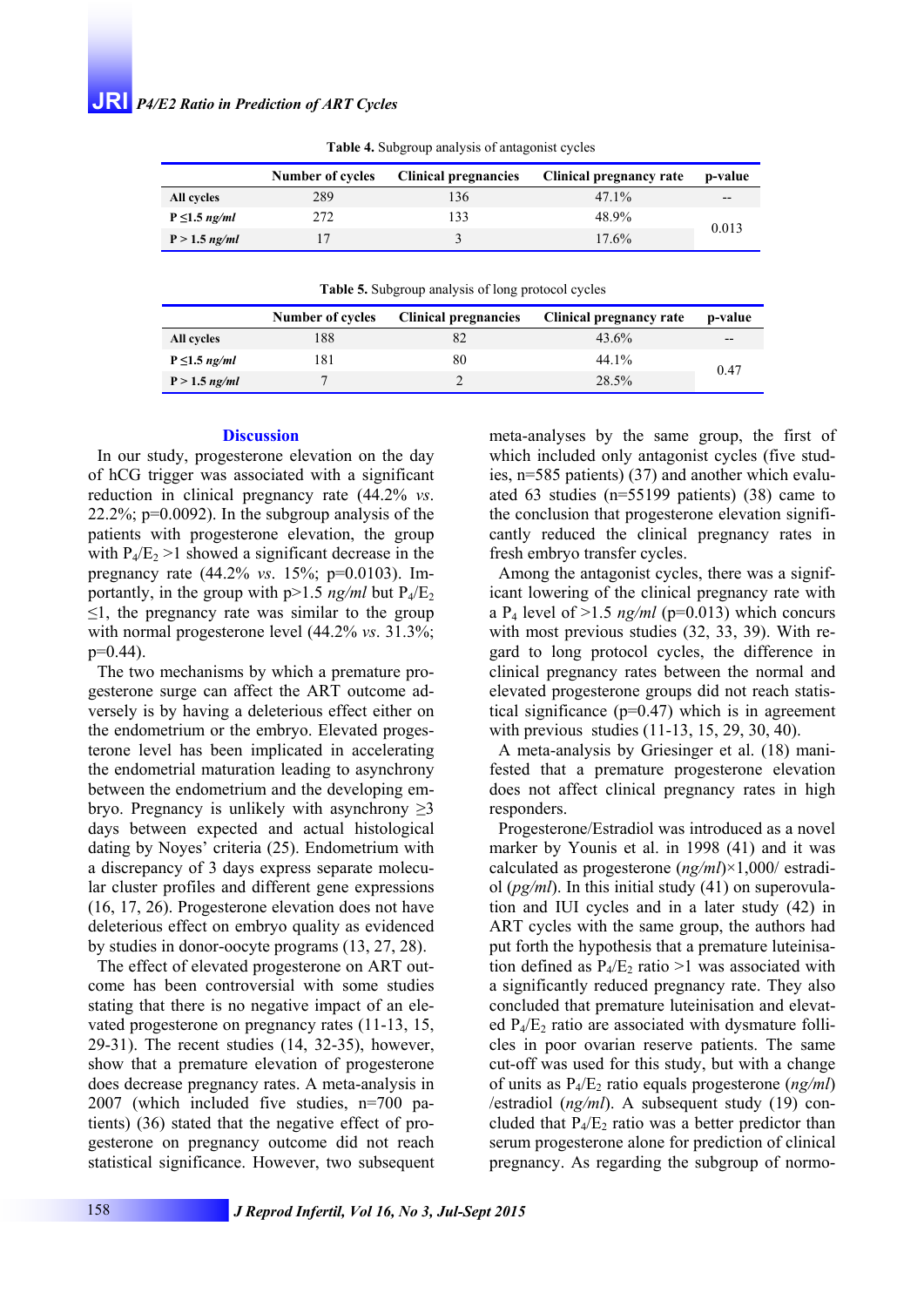responders undergoing ART, there is contradictory evidence (20, 21) as to whether elevated  $P_4/E_2$ ratio has any impact on clinical pregnancy rate. A study in high responders (43) concluded that  $P_4/E_2$ ratio is a more reasonable marker to predict pregnancy rate than serum progesterone alone, but  $P_4$ / $E_2$  ratio has low sensitivity and positive predictive value to predict pregnancy rates.

In our present study, among the cycles with a premature progesterone elevation (>1.5 *ng/ml*), the subgroup of cycles with an elevated  $P_4/E_2$  ratio of >1 had a poorer outcome. In the other subgroup with a P<sub>4</sub>/E<sub>2</sub> ratio of  $\leq$ 1, the clinical pregnancy rates did not significantly differ from the cycles with a normal progesterone level of ≤1.5 *ng/ml*. Hence, the deleterious effect of progesterone elevation is possibly confined to only those cycles which have an elevated  $P_4/E_2$  ratio as well. In clinical practice, a policy of cryopreservation of all embryos can be selectively considered for those ART cycles with  $P_4 > 1.5$  *ng/ml* and  $P_4$ /E<sub>2</sub>  $> 1$ . The subgroup with progesterone elevation but  $P_4/E_2 \leq 1$ can be expected to have a similar pregnancy outcome as those with progesterone ≤1.5 *ng/ml*. However, given the limited sample size of our study, our results need to be validated in further studies with larger sample size. For the same reason, comparison between our study and previous studies is also limited by the sample size.

One possibility could be that the endometrial advancement is not dependent on progesterone levels alone but by the relative levels of both estrogen and progesterone in the circulation (44).

The second reason could be that the progesterone elevation in  $P_4/E_2$  ratio >1 sub-group is the result of a subtle LH elevation due to inadequate pituitary desensitization and the cause in the group with  $P_4/E_2 \leq 1$  is due to a combination of a high number of follicles and a supraphysiological FSH drive (45). This disparity in the clinical pregnancy rates with the two groups of  $P_4/E_2$  ratio could also explain why previous studies have shown that clinical pregnancy rates in high responders are not affected by a premature progesterone rise (18). High responders would be expected to have high estradiol levels and hence the elevation in progesterone would possibly be compensated by a  $P_4/E_2$ ratio of ≤1. The third possibility could be that the progesterone elevation in  $P_4/E_2 \le 1$  is due to a "physiological" secretion by multiple follicles, and the progesterone elevation in  $P_4/E_2 > 1$  group is due to "premature luteinization" by dysmature

follicles or in those with a low ovarian reserve (21, 41, 42).

Our current study had a retrospective design. The numbers of cycles with a progesterone level of ≥1.5 *ng/ml* are low, hence limiting the power of our statistical analyses. In addition, the stimulation strategies and doses were tailored to individual patients and hence were not uniform. This is a further limitation to our present study. Hence, our finding needs to be validated in a study with a prospective study design and with a larger sample size.

#### **Conclusion**

To conclude, our findings suggest that a premature progesterone elevation in ART cycles is possibly associated with lower clinical pregnancy rates. However, this adverse impact of elevated progesterone seems to be limited mainly to a subgroup with an elevated  $P_4/E_2$  ratio. This hypothesis needs validation in larger trials. Elective cryopreservation of embryos is an option that needs to be discussed with this subgroup of patients.

### **Conflict of Interest**

The authors report no declarations of interest. No funding has been taken from any funding agency.

#### **References**

- 1. Fatemi HM, Popovic-Todorovic B. Implantation in assisted reproduction: a look at endometrial receptivity. Reprod Biomed Online. 2013;27(5):530-8.
- 2. Al-Azemi M, Kyrou D, Kolibianakis EM, Humaidan P, Van Vaerenbergh I, Devroey P, et al. Elevated progesterone during ovarian stimulation for IVF. Reprod Biomed Online. 2012;24(4):381-8.
- 3. Fleming R, Jenkins J. The source and implications of progesterone rise during the follicular phase of assisted reproduction cycles. Reprod Biomed Online. 2010;21(4):446-9.
- 4. Li MQ, Jin LP. Ovarian stimulation for in vitro fertilization alters the protein profile expression in endometrial secretion. Int J Clin Exp Pathol. 2013;6 (10):1964-71.
- 5. Garrido-Gomez T, Dominguez F, Simon C. Proteomics of embryonic implantation. Handb Exp Pharmacol. 2010;(198):67-78.
- 6. Samborski A, Graf A, Krebs S, Kessler B, Reichenbach M, Reichenbach HD, et al. Transcriptome changes in the porcine endometrium during the preattachment phase. Biol Reprod. 2013;89(6):134.
- 7. Altmae S, Esteban FJ, Stavreus-Evers A, Simon C, Giudice L, Lessey BA, et al. Guidelines for the de-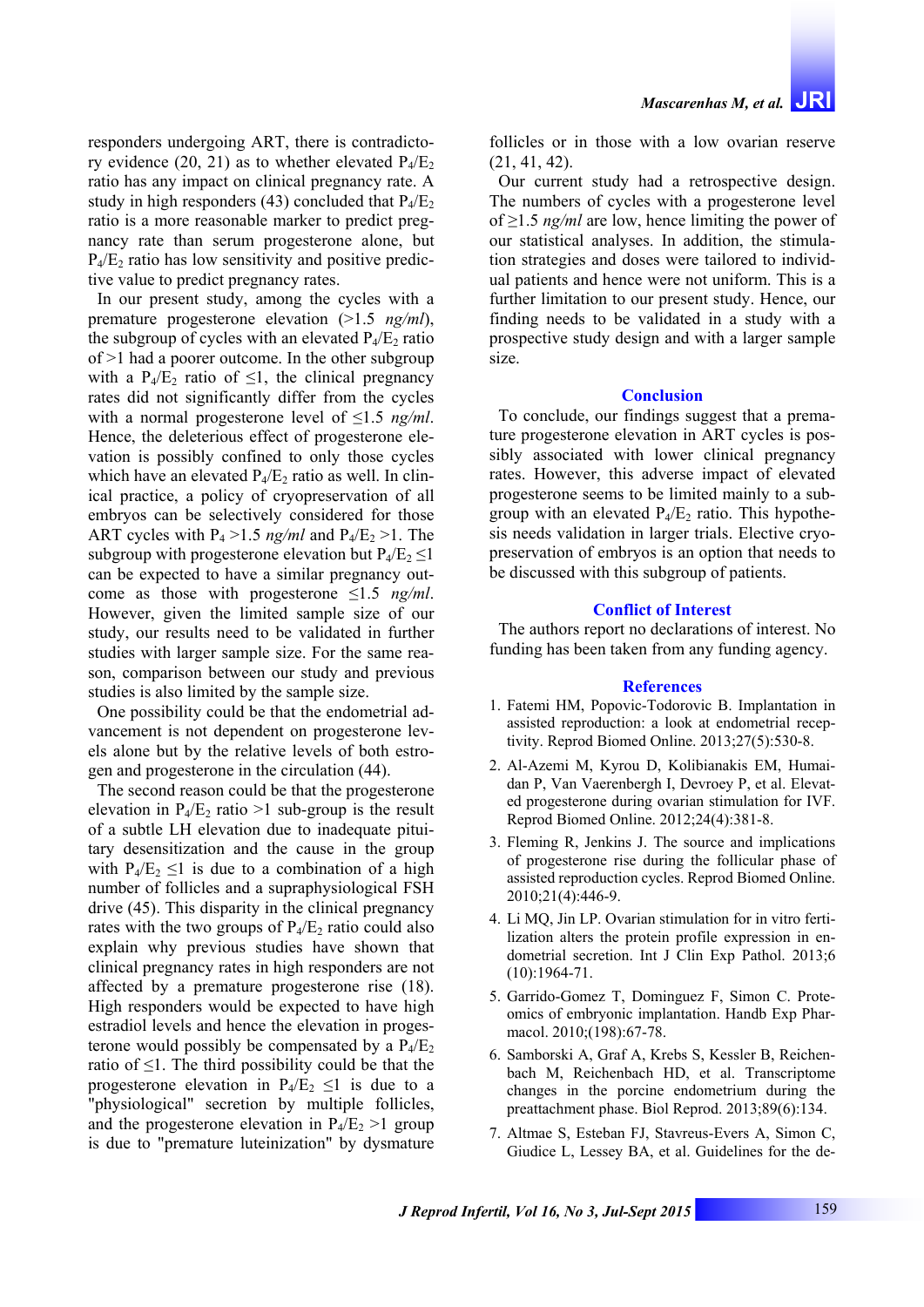## **JRI** *P4/E2 Ratio in Prediction of ART Cycles*

sign, analysis and interpretation of 'omics' data: focus on human endometrium. Hum Reprod Update. 2014;20(1):12-28.

- 8. Edgell TA, Rombauts LJ, Salamonsen LA. Assessing receptivity in the endometrium: the need for a rapid, non-invasive test. Reprod Biomed Online. 2013;27(5):486-96.
- 9. Kolibianakis EM, Bourgain C, Papanikolaou EG, Camus M, Tournaye H, Van Steirteghem AC, et al. Prolongation of follicular phase by delaying hCG administration results in a higher incidence of endometrial advancement on the day of oocyte retrieval in GnRH antagonist cycles. Hum Reprod. 2005; 20(9):2453-6.
- 10. Elnashar AM. Progesterone rise on the day of HCG administration (premature luteinization) in IVF: an overdue update. J Assist Reprod Genet. 2010;27  $(4):149-55.$
- 11. Edelstein MC, Seltman HJ, Cox BJ, Robinson SM, Shaw RA, Muasher SJ. Progesterone levels on the day of human chorionic gonadotropin administration in cycles with gonadotropin-releasing hormone agonist suppression are not predictive of pregnancy outcome. Fertil Steril. 1990;54(5):853-7.
- 12. Givens CR, Schriock ED, Dandekar PV, Martin MC. Elevated serum progesterone levels on the day of human chorionic gonadotropin administration do not predict outcome in assisted reproduction cycles. Fertil Steril. 1994;62(5):1011-7.
- 13. Hofmann GE, Bentzien F, Bergh PA, Garrisi GJ, Williams MC, Guzman I, et al. Premature luteinization in controlled ovarian hyperstimulation has no adverse effect on oocyte and embryo quality. Fertil Steril. 1993;60(4):675-9.
- 14. Silverberg KM, Burns WN, Olive DL, Riehl RM, Schenken RS. Serum progesterone levels predict success of in vitro fertilization/embryo transfer in patients stimulated with leuprolide acetate and human menopausal gonadotropins. J Clin Endocrinol Metab. 1991;73(4):797-803.
- 15. Ubaldi F, Smitz J, Wisanto A, Joris H, Schiettecatte J, Derde MP, et al. Oocyte and embryo quality as well as pregnancy rate in intracytoplasmic sperm injection are not affected by high follicular phase serum progesterone. Hum Reprod. 1995;10 (12):3091-6.
- 16. Van Vaerenbergh I, Van Lommel L, Ghislain V, In't Veld P, Schuit F, Fatemi HM, et al. In GnRH antagonist/rec-FSH stimulated cycles, advanced endometrial maturation on the day of oocyte retrieval correlates with altered gene expression. Hum Reprod. 2009;24(5):1085-91.
- 17. Labarta E, Martinez-Conejero JA, Alama P, Horcajadas JA, Pellicer A, Simon C, et al. Endometrial

receptivity is affected in women with high circulating progesterone levels at the end of the follicular phase: a functional genomics analysis. Hum Reprod. 2011;26(7):1813-25.

- 18. Griesinger G, Mannaerts B, Andersen CY, Witjes H, Kolibianakis EM, Gordon K. Progesterone elevation does not compromise pregnancy rates in high responders: a pooled analysis of in vitro fertilization patients treated with recombinant folliclestimulating hormone/gonadotropin-releasing hormone antagonist in six trials. Fertil Steril. 2013;100 (6):1622-8.e1-3.
- 19. Keltz MD, Stein DE, Berin I, Skorupski J. Elevated progesterone-to-estradiol ratio versus serum progesterone alone for predicting poor cycle outcome within vitro fertilization. J Reprod Med. 2012;57  $(1-2):9-12.$
- 20. Cetinkaya ES, Berker B, Aytac R, Atabekoglu C, Sonmezer M, Ozmen B. The value of the progesterone-to-estradiol ratio on the day of hCG administration in predicting ongoing pregnancy and live birth rates in normoresponders undergoing GnRH antagonist cycles. Eur J Obstet Gynecol Reprod Biol. 2013;170(2):452-7.
- 21. Lai TH, Lee FK, Lin TK, Horng SG, Chen SC, Chen YH, et al. An increased serum progesteroneto-estradiol ratio on the day of human chorionic gonadotropin administration does not have a negative impact on clinical pregnancy rate in women with normal ovarian reserve treated with along gonadotropin releasing hormone agonist protocol. Fertil Steril. 2009;92(2):508-14.
- 22. COBAS® 4000 platform [Internet]. Dehli: Hoffmann-La Roche Ltd; 1996 [updated 2015; cited 2013 Dec 30]. Available from: http://www.rochediagnosics.co.in/Products/Pages/COBAS4000platf orm.aspx
- 23. Zegers-Hochschild F, Adamson GD, de Mouzon J, Ishihara O, Mansour R, Nygren K, et al. The International Committee for Monitoring Assisted Reproductive Technology (ICMART) and the World Health Organization (WHO) Revised Glossary on ART Terminology, 2009. Hum Reprod. 2009;24 (11):2683-7.
- 24. SPSS Inc. Released 2008. SPSS Statistics for Windows, Version 17.0. Chicago: SPSS Inc.
- 25. Achache H, Revel A. Endometrial receptivity markers, the journey to successful embryo implantation. Hum Reprod Update. 2006;12(6):731-46.
- 26. Van Vaerenbergh I, McIntire R, Van Lommel L, Devroey P, Giudice L, Bourgain C. Gene expression during successful implantation in a natural cycle. Fertil Steril. 2010;93(1):268.e15-8.
- 27. Legro RS, Ary BA, Paulson RJ, Stanczyk FZ, Sau-